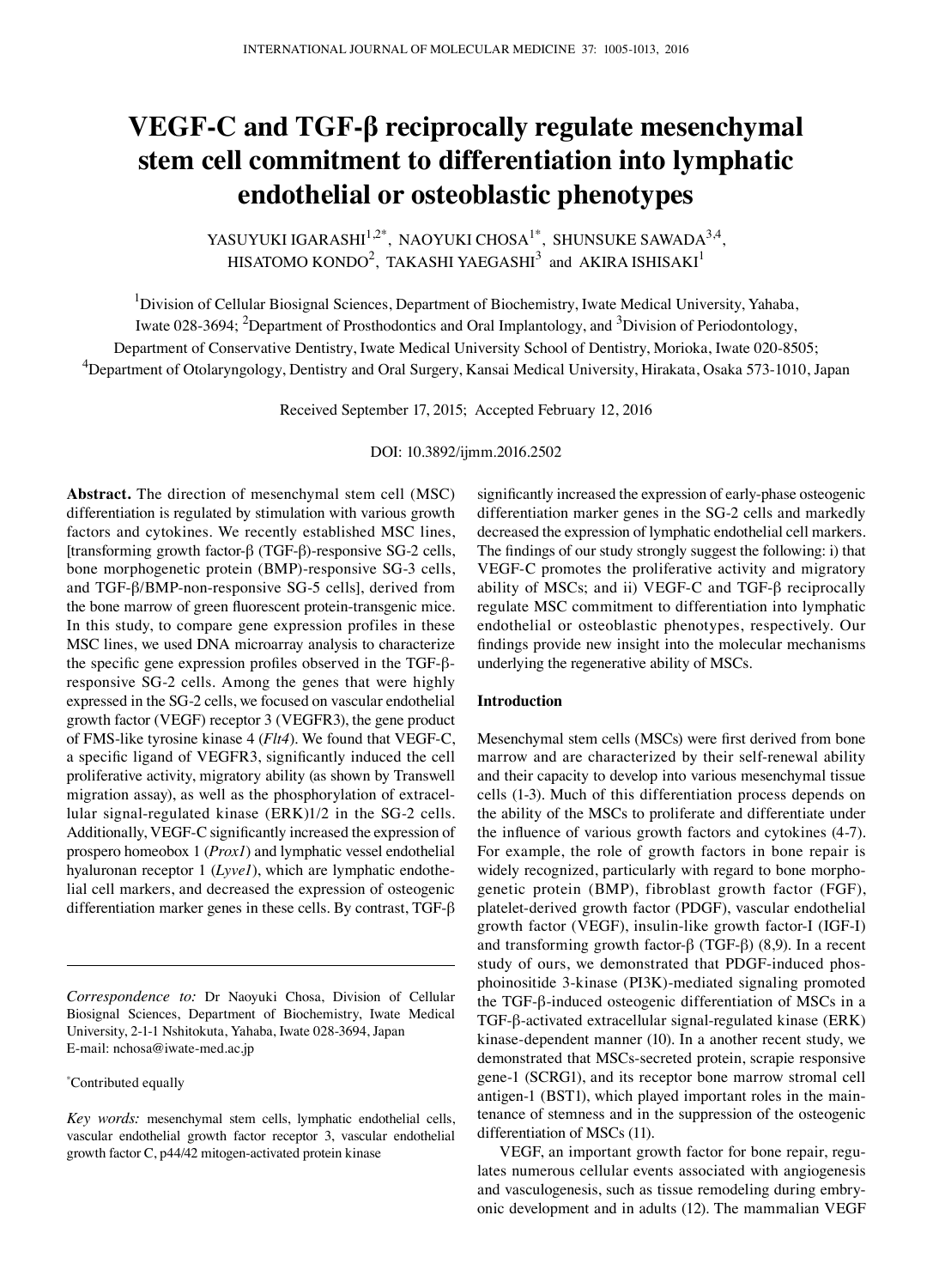signaling pathway consists of 5 glycoprotein ligands from the VEGF family (VEGF-A, -B, -C,-D and placental growth factor), 3 transmembrane receptors [VEGF receptor (VEGFR)1, VEGFR2 and VEGFR3] and 2 co-receptors (neuropilin-1 and -2) (13-22). VEGF-A binding to VEGFR2 is believed to be the key signaling pathway mediating angiogenesis (14,23). VEGF-A enhances proliferation and survival, promotes cell migration, increases vascular permeability, and alters gene expression in endothelial cells (13,14). VEGF-B binding to VEGFR1 promotes the survival of endothelial cells, pericytes, and smooth muscle cells and upregulates the expression of prosurvival genes (24). VEGF-C and VEGF-D bind to the receptors, VEGFR2 and VEGFR3 (22). VEGF-C expression has been shown to be associated with advanced metastasis in colorectal cancer (25) and to play a role in lymphangiogenesis and/or metastasis to lymph nodes in multiple types of cancer, including colorectal (26) and breast cancer (27,28). VEGF-D is also involved in lymphangiogenesis and lymphatic metastasis (29,30). On the other hand, in contrast to the well-studied VEGF signaling in endothelial cells, the VEGF signaling pathways in cells involved in bone repair, such as MSCs and osteoblasts, remains less well known (31). Osteoblasts express VEGFR1, VEGFR2 and the co-receptor, neuropilin (32). The expression of VEGF and its receptors in differentiating osteoblasts has been detected in cultured cells (32,33), and an *in vitro* cell culture study suggested a role for VEGFR2 in both osteoblast differentiation and survival (34).

In a recent study of ours, we established 3 MSC lines (SG-2, SG-3, and SG-5) derived from the bone marrow of green fluorescent protein (GFP)-transgenic mice (35). These cell lines clearly expressed the mouse MSC markers, stem cells antigen-1 (Sca-1) and CD44, and the SG-2 and SG-5 cells retained their potential for osteogenic and adipogenic differentiation. In addition, we examined the reactions of the TGF-β superfamily in these MSC lines. The analysis of cytokine and cytokine receptor expression in these MSC lines revealed that BMP receptor 1B was most strongly expressed in the SG-3 cells, which underwent osteogenesis in response to BMP. TGF-β receptor II was more strongly expressed in the SG-3 and SG-5 cells. However, we unexpectedly noted that the phosphorylation of Smad2, a major transcription factor, was induced by TGF-β1 in the SG-2 cells, but not in the SG-3 or SG-5 cells. These findings demonstrated the establishment of TGF-β-responsive SG-2 MSCs, BMP-responsive SG-3 MSCs, and TGF-β/BMP-non-responsive SG-5 MSCs.

In the present study, we focused on membrane proteins that are expressed specifically in SG‑2 cells in order to facilitate the sorting and identification of the MSCs. VEGFR3, the gene product of FMS-like tyrosine kinase 4 (*Flt4*), was strongly expressed only in the SG-2 cells, but not in the SG-3 and SG-5 cells. Our findings demonstrate the role of VEGF-C, a specific ligand of VEGFR3, in the regenerative ability of the mouse MSC line, TGF-β-responsive SG-2 cells.

## **Materials and methods**

*Mouse MSC lines.* In a recent study of ours, we described the establishment process and culture method for all MSC lines derived from the bone marrow of GFP-transgenic mice: TGF-β-responsive SG-2, BMP-responsive SG-3 and TGF-β/ BMP-non-responsive SG-5 cells (35). These cell lines were cultured in Dulbecco's modified Eagle's medium (DMEM; Sigma-Aldrich, St. Louis, MO, USA) supplemented with 10% fetal bovine serum (FBS; HyClone, GE Healthcare Life Sciences, Logan, UT, USA, Logan, UT, USA) at 37˚C under hypoxic conditions (5%  $O_2$ , 5%  $CO_2$  and 90%  $N_2$ ).

*DNA microarray analysis.* Whole genome expression was analyzed for the bone-marrow derived SG-2, SG-3 and SG-5 MSC lines. Total RNA was extracted using ISOGEN reagent (Nippon Gene Co., Ltd., Tokyo, Japan). Filgen, Inc. (Nagoya, Japan) performed the DNA microarray analyses, including reverse transcription labeling, microarray hybridization, scanning and raw data analyses. For hybridization, 3 GeneChip Mouse Gene 2.0 ST arrays (Affymetrix, Santa Clara, CA, USA) were used. These analyses were conducted by the Research Institute of Bio-System Informatics (Tohoku Chemical Co., Ltd., Morioka, Japan).

*Flow cytometry.* Almost confluent SG-2, SG-3 and  $SG-5$  cells  $(1.0x10<sup>5</sup>)$  were suspended in ice-cold phosphatebuffered saline (PBS) containing 0.5% FBS and 2 mM EDTA. The cells were incubated with phycoerythrin (PE)-conjugated anti-mouse VEGFR3 (CD310) antibody (1:10, clone AFL4, #130-102-216; Miltenyi Biotec, Bergisch Gladbach, Germany) for 1 h at 4˚C in the dark. Acquisition was performed with an EPICS XL ADC system (Beckman Coulter, Inc., Brea, CA, USA).

*Western blot analysis.* The SG-2, SG-3 and SG-5 cells were serum-starved overnight and stimulated with 10 ng/ml VEGF-C (R&D Systems, Inc., Minneapolis, MN, USA) for 1 h at 37˚C under hypoxic conditions. The cells were washed twice with ice-cold PBS and then lysed in RIPA buffer (50 mM Tris-HCl, pH 7.2, 150 mM NaCl, 1% NP-40, 0.5% sodium deoxycholate and 0.1% SDS) containing protease and phosphatase inhibitor cocktails (Sigma-Aldrich). Protein content was measured using BCA reagent (Pierce/ Thermo Fisher Scientific, Waltham, MA, USA). Samples containing equal amounts of protein were separated using 12.5% SDS-polyacrylamide gel electrophoresis and transferred to a polyvinylidene difluoride membrane (Merck Millipore, Darmstadt, Germany). After blocking with 5% non-fat dry milk in T-TBS (50 mM Tris-HCl, pH 7.2, 150 mM NaCl and 0.1% Tween-20), the membrane was incubated with primary anti-Akt (#9272), anti-phospho-Akt (Ser473) [phosphorylated (p-)Akt; #9271], anti-p44/42 mitogen-activated protein kinase (MAPK; ERK1/2; #9102), anti-phospho-p44/42 MAPK (Thr202/Tyr204) (p-ERK1/2; #9101), anti-p38 MAPK (p38; #9212), anti-phospho-p38 MAPK (T180/Y182) (p-p38; #9211), anti-stress-activated protein kinase/c-Jun N-terminal kinase (SAPK/JNK) (JNK; #9252) and anti-phospho-SAPK/JNK (Thr183/Tyr185) (p-JNK; #9251) antibodies (all from Cell Signaling Technology, Danvers, MA, USA), and anti-β-actin (clone C4; Santa Cruz Biotechnology, Dallas, TX, USA) antibody as a loading control for normalization. The blots were incubated with an alkaline phosphatase-conjugated secondary antibody and developed using the BCIP/NBT membrane phosphatase substrate system (Kirkegaard & Perry Laboratories, Gaithersburg, MD, USA).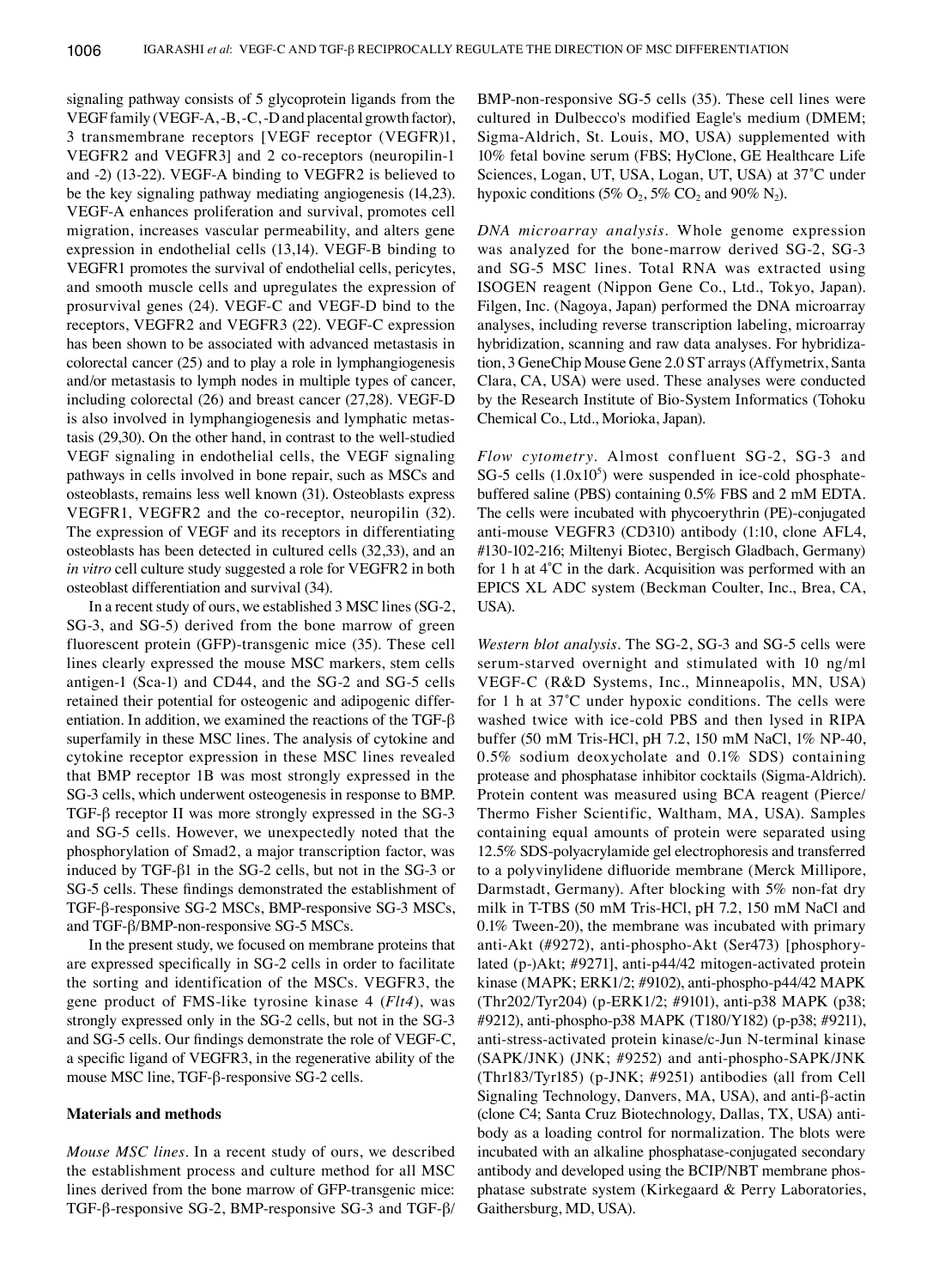| Table I. Primer sequences |  |
|---------------------------|--|
|---------------------------|--|

| Gene name                                          | Symbol       | Primer sequence $(5\rightarrow 3')$                                   |
|----------------------------------------------------|--------------|-----------------------------------------------------------------------|
| Prospero homeobox 1                                | Prox1        | Forward: CGCTTAGCATTGCTGTTGCTG<br>Reverse: GAGCCATTCCTGGGTGATGTC      |
| Lymphatic vessel endothelial hyaluronan receptor 1 | <i>Lyvel</i> | Forward: GAGCCATTCAAAGTACCAGGTCCTAA<br>Reverse: ACATGTGCCTGGTTCCAAAG  |
| Runt-related transcription factor 2                | Runx2        | Forward: GACGTGCCCAGGCGTATTTC<br>Reverse: AAGGTGGCTGGGTAGTGCATTC      |
| Alkaline phosphatase, liver/bone/kidney            | Alpl         | Forward: ACACCTTGACTGTGGTTACTGCTGA<br>Reverse: CCTTGTAGCCAGGCCCGTTA   |
| Integrin-binding sialoprotein                      | <i>Ibsp</i>  | Forward: AGAACAATCCGTGCCACTCACTC<br>Reverse: AGTAGCGTGGCCGGTACTTAAAGA |
| Bone gamma-carboxyglutamate (gla) protein          | <b>Bglap</b> | Forward: CGGCCCTGAGTCTGACAAA<br>Reverse: TCTGTAGGCGGTCTTTAAGCCATA     |
| Glyceraldehyde 3-phosphate dehydrogenase           | Gapdh        | Forward: TGTGTCCGTCGTGGATCTGA<br>Reverse: TTGCTGTTGAAGTCGCAGGAG       |

*Cell proliferation assay.* Cell proliferation was analyzed using a colorimetric assay for cleavage of the tetrazolium salt WST-1 (Roche Diagnostics, Basel, Switzerland) by mitochondrial dehydrogenases in viable cells. The measured absorbance of the dye directly correlates with the number of metabolically active cells in the culture. The cells were cultured in 96-well plates (Nunc; Thermo Fisher Scientific) in growth medium with/without 10 ng/ml VEGF-C under hypoxic conditions. After 5 days, the cells were incubated for a further 1 h at 37˚C with 100  $\mu$ l medium containing 10  $\mu$ l WST-1 reagent. The samples were shaken for 1 min, and absorbance was measured at 450 nm using an MPR-A4i microplate reader (Tosoh Corp., Tokyo, Japan).

*Transwell migration assay.* The migration assay was performed as reported previously using Transwell cell culture inserts (BD Biosciences, Franklin Lakes, NJ, USA) that were 6.5 mm in diameter with 8- $\mu$ m pore filters (11). The cells (5.0x10<sup>4</sup>) were suspended in 350  $\mu$ l serum-free DMEM containing 0.1% BSA (Sigma-Aldrich) and seeded into the upper well; 600  $\mu$ l normal growth medium with/without 10 ng/ml VEGF-C was placed in the lower well of the Transwell plate. Following incubation for 15 h under hypoxic conditions, the cells that had not migrated from the upper side of the filter were scraped off with a cotton swab, and the filters were stained with the three-step stain set (Diff-Quik; Sysmex, Kobe, Japan). The number of cells that had migrated to the lower side of the filter was counted under a light microscope in 5 high-power fields (x400 magnification; Olympus IX70; Olympus Corp., Tokyo, Japan). The experiment was performed in triplicate.

*Reverse transcription-quantitative polymerase chain reaction (RT-qPCR).* The SG-2, SG-3 and SG-5 cells were stimulated with 10 ng/ml VEGF-C (R&D Systems) or 5.0 ng/ml TGF-β (Calbiochem, Merck Millipore). After 48 h, total RNA from each cell was isolated using ISOGEN reagent (Nippon Gene Co., Ltd.) according to the manufacturer's instructions. First-strand cDNA was synthesized from total RNA using the PrimeScript RT Reagent kit (Takara Bio, Otsu, Japan). RT-qPCR was performed on a Thermal Cycler Dice Real-Time system with SYBR Premix Ex Taq II (both from Takara Bio) and specific oligonucleotide primers (Table I) using a two-step cycle procedure (denaturation at 95˚C for 5 sec, annealing and extension at 60˚C for 30 sec) for 40 cycles. For each test run, cDNA derived from 50 ng total RNA as a template and  $0.4 \mu$ M primer pair was used. mRNA expression was normalized to glyceraldehyde 3-phosphate dehydrogenase (*Gapdh*), and the relative amounts of each mRNA in each sample were calculated using the ΔΔCq method. The relative mRNA expression levels are expressed as fold increase or decrease relative to the control.

*Statistical analysis.* All experiments were repeated at least 3 times. Representative images or data are shown. The numerical data are presented as the means ± standard deviation (SD). Differences between averages and percentages between control and tests were statistically analyzed using paired two-tailed Student's t-tests. A P-value <0.05 was considered to indicate a statistically significant difference.

# **Results**

*Higher expression of VEGFR3 in SG-2 cells.* To identify the genes that modulate the regenerative ability of MSCs, we used DNA microarrays to characterize the specific gene expression profiles observed in the TGF-β-responsive SG-2 cells. We identified 105 genes that were ≥10-fold more strongly expressed in the SG-2 cells compared to the SG-3 and SG-5 cells (Table II). Among these genes, we focused on VEGFR3, the *Flt4* gene product, since, as a cell surface antigen, it is useful for identifying and sorting MSCs from various tissues. The gene expression level of *Flt4* in the SG-2 cells was more than 16.5- and 32.0-fold higher than that in the SG-3 and SG-5 cells, respectively. These results were further confirmed by flow cytometry (Fig. 1) and indicated that the SG‑2 cells expressed higher levels of VEGFR3 on the cell surface than the SG-3 and SG-5 cells.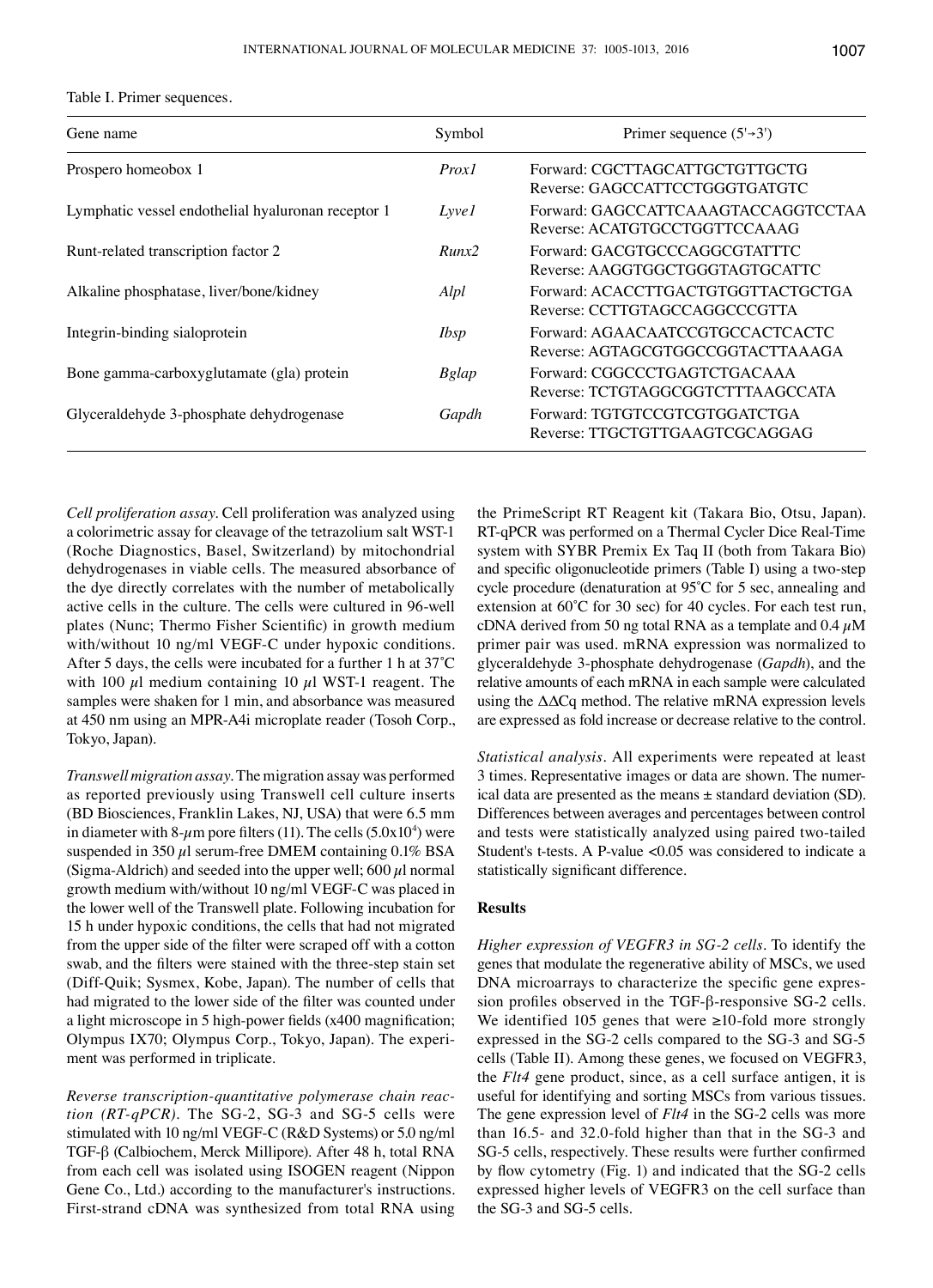| Symbol             |                                                                                                                                  | Fold change in SG-2 |            |
|--------------------|----------------------------------------------------------------------------------------------------------------------------------|---------------------|------------|
|                    | Gene name                                                                                                                        | vs. SG-3            | $vs. SG-5$ |
| <b>Thrb</b>        | Thyroid hormone receptor beta                                                                                                    | 75.7                | 58.4       |
| Grhl2              | Grainyhead-like 2 (Drosophila)                                                                                                   | 72.9                | 56.5       |
| Olfr1497           | Olfactory receptor 1497                                                                                                          | 69.6                | 53.1       |
| Arhgap15           | Rho GTPase activating protein 15                                                                                                 | 66.5                | 51.4       |
| Hoxd11             | Homeobox D11                                                                                                                     | 57.5                | 44.1       |
| Cfc1               | Cripto, FRL-1, cryptic family 1                                                                                                  | 56.2                | 43.8       |
| Kcnq5              | Potassium voltage-gated channel, subfamily Q, member 5                                                                           | 53.5                | 41.5       |
|                    |                                                                                                                                  | 50.6                | 39.0       |
| Scgb2b7            | Secretoglobin, family 2B, member 7                                                                                               |                     |            |
| Fn3krp             | Fructosamine 3 kinase related protein                                                                                            | 55.4                | 36.2       |
| Tcp10a             | T-complex protein 10a                                                                                                            | 43.5                | 41.6       |
| Serpina6           | Serine (or cysteine) peptidase inhibitor, clade A, member 6                                                                      | 46.0                | 35.0       |
| Cym                | Chymosin                                                                                                                         | 40.4                | 30.3       |
| Ppp1r3fos          | Protein phosphatase 1, regulatory subunit 3F, opposite strand                                                                    | 39.2                | 30.6       |
| Syn3               | Synapsin III                                                                                                                     | 69.7                | 22.7       |
| Lypd6              | LY6/PLAUR domain containing 6                                                                                                    | 38.3                | 30.4       |
| Olfr772            | Olfactory receptor 772                                                                                                           | 38.6                | 29.7       |
| $O$ <i>lfr</i> $2$ | Olfactory receptor 2                                                                                                             | 38.4                | 29.4       |
| Zfp92              | Zinc finger protein 92                                                                                                           | 26.5                | 43.1       |
| Fam81b             | Family with sequence similarity 81, member B                                                                                     | 38.1                | 28.8       |
| <i>Ssxb1</i>       | Synovial sarcoma, X member B, breakpoint 1                                                                                       | 37.4                | 28.6       |
| Vmn2r25            | Vomeronasal 2, receptor 25                                                                                                       | 36.7                | 28.7       |
| Olfr368            | Olfactory receptor 368                                                                                                           | 35.9                | 28.2       |
| Arhgef4            | Rho guanine nucleotide exchange factor (GEF) 4                                                                                   | 31.8                | 30.9       |
| II2I               | Interleukin 21                                                                                                                   | 35.7                | 27.8       |
| Fpr-rs3            | Formyl peptide receptor, related sequence 3                                                                                      | 34.8                | 27.1       |
| Cldn13             | Claudin 13                                                                                                                       | 34.4                | 27.0       |
| Trim43c            | Tripartite motif-containing 43C                                                                                                  | 35.1                | 26.6       |
| Caskin1            | CASK interacting protein 1                                                                                                       | 34.4                | 26.3       |
| Commd7             | COMM domain containing 7                                                                                                         | 34.1                | 25.3       |
|                    | Prominin 2                                                                                                                       | 33.5                | 25.4       |
| Prom2              |                                                                                                                                  |                     |            |
| St6galnac3         | ST6 ( $\alpha$ -N-acetyl-neuraminyl-2,3- $\beta$ -galactosyl-1,3)-N-acetyl-<br>galactosaminide $\alpha$ -2,6-sialyltransferase 3 | 32.6                | 25.8       |
| Slco6c1            | Solute carrier organic anion transporter family, member 6c1                                                                      | 30.4                | 23.6       |
| Nhlrc4             | NHL repeat containing 4                                                                                                          | 29.8                | 23.7       |
| Chrd               | Chordin                                                                                                                          | 21.6                | 33.8       |
| Olfrll7            | Olfactory receptor 117                                                                                                           | 31.0                | 22.5       |
| $Igkv4-53$         | Immunoglobulin K variable 4-53                                                                                                   | 26.3                | 25.3       |
| Ctag2              | Cancer/testis antigen 2                                                                                                          | 28.8                | 22.9       |
| F2rl3              | Coagulation factor II (thrombin) receptor-like 3                                                                                 | 28.9                | 22.6       |
| Kynu               | Kynureninase (L-kynurenine hydrolase)                                                                                            | 28.4                | 21.2       |
| Spata22            | Spermatogenesis associated 22                                                                                                    | 27.2                | 21.2       |
| Vmn1r191           | Vomeronasal 1 receptor 191                                                                                                       | 27.1                | 21.2       |
| <b>Ctnnd1</b>      | Catenin (cadherin associated protein), delta 1                                                                                   | 26.0                | 20.5       |
| Vmn1r234           | Vomeronasal 1 receptor 234                                                                                                       | 26.2                | 19.8       |
| Zfp174             | Zinc finger protein 174                                                                                                          | 26.4                | 19.5       |
| Dgat2l6            | Diacylglycerol O-acyltransferase 2-like 6                                                                                        | 25.7                | 19.7       |
| Nudt12os           | Nudix (nucleoside diphosphate linked moiety X)-type                                                                              | 25.3                | 19.6       |
|                    | motif 12, opposite strand                                                                                                        |                     |            |
| Zap70              | Zeta-chain (TCR) associated protein kinase                                                                                       | 25.3                | 19.1       |
| Flt4               | FMS-like tyrosine kinase 4                                                                                                       | 16.5                | 32.0       |
| Hes3               | Hairy and enhancer of split 3 (Drosophila)                                                                                       | 24.8                | 19.3       |
| Sema6d             | Sema domain, transmembrane domain (TM),<br>and cytoplasmic domain, (semaphorin) 6D                                               | 15.8                | 33.9       |
| Slc17a4            | Solute carrier family 17 (sodium phosphate), member 4                                                                            | 16.9                | 29.5       |
| Tbx2               | T-box 2                                                                                                                          | 24.0                | 18.1       |
| Wdr95              | WD40 repeat domain 95                                                                                                            | 22.7                | 17.6       |
| Fer115             | Fer-1-like 5 (C. elegans)                                                                                                        | 22.4                | 17.8       |
|                    |                                                                                                                                  |                     |            |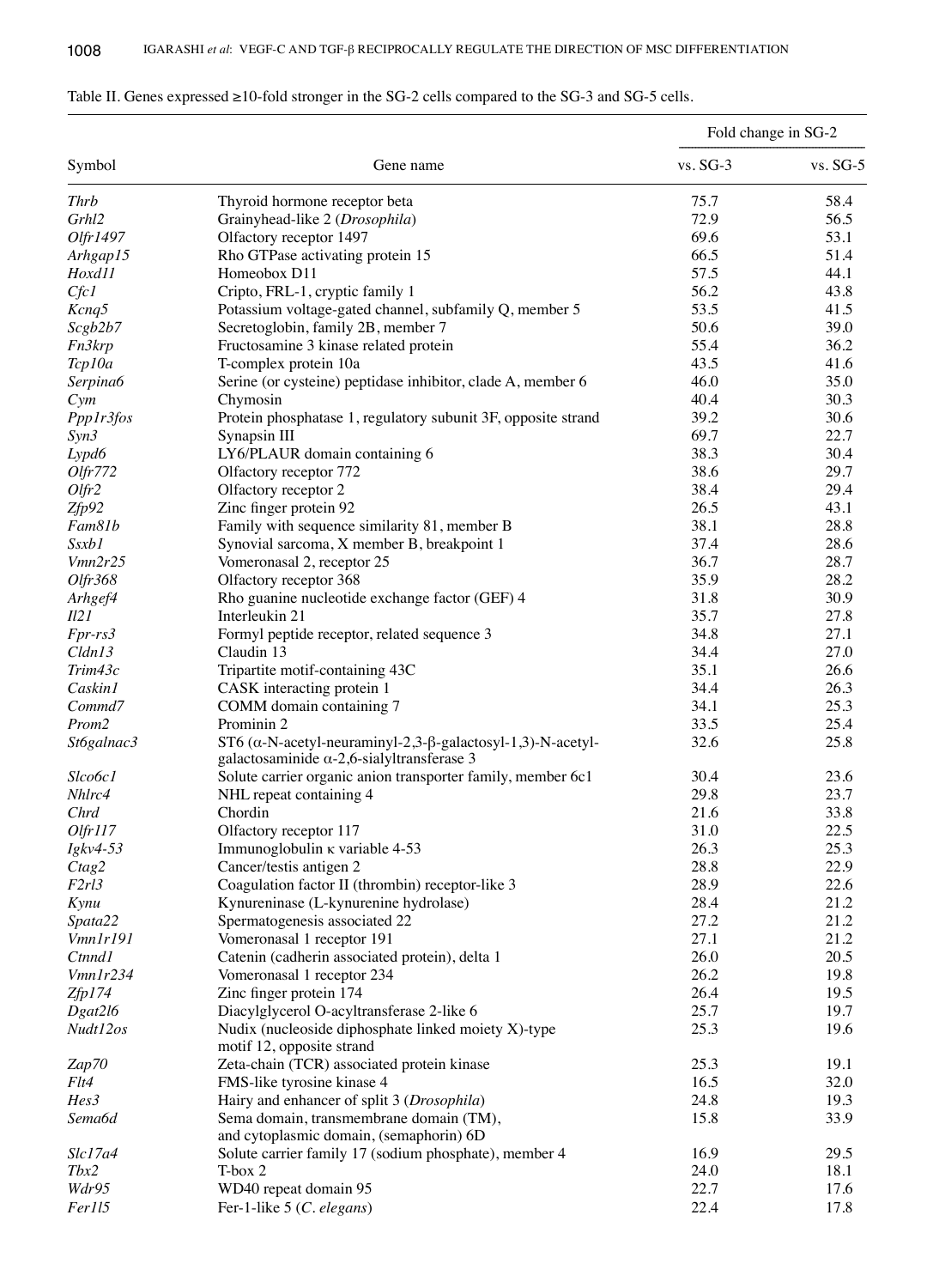# Table II. Continued.

| Symbol             | Gene name                                                                                                                                         | Fold change in SG-2 |            |
|--------------------|---------------------------------------------------------------------------------------------------------------------------------------------------|---------------------|------------|
|                    |                                                                                                                                                   | $vs. SG-3$          | $vs. SG-5$ |
| Gbx2               | Gastrulation brain homeobox 2                                                                                                                     | 15.0                | 29.1       |
| Cd33               | CD33 antigen                                                                                                                                      | 22.4                | 17.6       |
| Tdrd5              | Tudor domain containing 5                                                                                                                         | 22.8                | 17.0       |
| Lix1               | Limb expression 1 homolog (chicken)                                                                                                               | 21.4                | 16.7       |
| Lgals4             | Lectin, galactose binding, soluble 4                                                                                                              | 21.5                | 16.2       |
| Pip5k1b            | Phosphatidylinositol-4-phosphate 5-kinase, type $1\beta$                                                                                          | 21.4                | 15.9       |
| Gsdma2             | Gasdermin A2                                                                                                                                      | 21.3                | 15.9       |
| If 2712b           | Interferon, $\alpha$ -inducible protein 27 like 2 beta                                                                                            | 16.0                | 19.8       |
| Zcchc18            | Zinc finger, CCHC domain containing 18                                                                                                            | 17.2                | 17.8       |
| Olfr384            | Olfactory receptor 384                                                                                                                            | 19.5                | 15.5       |
| Olfr1123           | Olfactory receptor 1123                                                                                                                           | 11.4                | 33.8       |
| Myo18b             | Myosin XVIIIb                                                                                                                                     | 11.8                | 29.6       |
| Ss18               | Synovial sarcoma translocation, Chromosome 18                                                                                                     | 23.4                | 13.0       |
| Plxna4os1          | Plexin A4, opposite strand 1                                                                                                                      | 19.5                | 14.4       |
| Fam115e            | Family with sequence similarity 115, member E                                                                                                     | 19.1                | 14.5       |
| Fbxl5              | F-box and leucine-rich repeat protein 5                                                                                                           | 13.7                | 20.1       |
| Megf10             | Multiple EGF-like-domains 10                                                                                                                      | 18.5                | 14.3       |
| Robo3              | Roundabout homolog 3 (Drosophila)                                                                                                                 | 18.3                | 14.3       |
| Igkv4-91           | Immunoglobulin kappa chain variable 4-91                                                                                                          | 18.3                | 14.2       |
| Elavl3             | ELAV (embryonic lethal, abnormal vision,<br>Drosophila)-like 3 (Hu antigen C)                                                                     | 15.7                | 16.1       |
| Slc17a8            | Solute carrier family 17 (sodium-dependent inorganic<br>phosphate cotransporter), member 8                                                        | 11.7                | 24.4       |
| Gpr39              | G protein-coupled receptor 39                                                                                                                     | 15.7                | 15.8       |
| Catsper1           | Cation channel, sperm associated 1                                                                                                                | 18.3                | 13.6       |
| Zscan4a            | Zinc finger and SCAN domain containing 4A                                                                                                         | 17.4                | 13.8       |
| Ceacam14           | Carcinoembryonic antigen-related cell adhesion molecule 14                                                                                        | 17.8                | 13.3       |
| Acnat1             | Acyl-coenzyme A amino acid N-acyltransferase 1                                                                                                    | 12.4                | 17.8       |
| Arhgap26           | Rho GTPase activating protein 26                                                                                                                  | 17.4                | 12.6       |
| Olfr1270           | Olfactory receptor 1270                                                                                                                           | 16.6                | 13.0       |
| Lrrc25             | Leucine rich repeat containing 25                                                                                                                 | 11.4                | 19.1       |
| Capsl              | Calcyphosine-like                                                                                                                                 | 16.5                | 12.5       |
| Gnl2               | Guanine nucleotide binding protein-like 2 (nucleolar)                                                                                             | 16.1                | 12.8       |
| Ctnna3             | Catenin (cadherin associated protein), alpha 3                                                                                                    | 16.4                | 12.6       |
| Itm2a              | Integral membrane protein 2A                                                                                                                      | 16.4                | 12.4       |
| Sema5b             | Sema domain, seven thrombospondin repeats (type 1 and<br>type 1-like), transmembrane domain (TM) and<br>short cytoplasmic domain, (semaphorin) 5B | 20.5                | 10.6       |
| III7c              | Interleukin 17C                                                                                                                                   | 15.7                | 12.2       |
| Chrna9             | Cholinergic receptor, nicotinic, alpha polypeptide 9                                                                                              | 15.4                | 12.1       |
| Acap1              | ArfGAP with coiled-coil, ankyrin repeat and PH domains 1                                                                                          | 10.8                | 17.0       |
| Spint5             | Serine protease inhibitor, Kunitz type 5                                                                                                          | 15.1                | 11.4       |
| Rab5b              | RAB5B, member RAS oncogene family                                                                                                                 | 12.5                | 13.3       |
| Olfr1122           | Olfactory receptor 1122                                                                                                                           | 10.5                | 16.4       |
| Grm8               | Glutamate receptor, metabotropic 8                                                                                                                | 17.6                | 10.1       |
| $Igh-VJ558$        | Immunoglobulin heavy chain (J558 family)                                                                                                          | 14.4                | 11.2       |
| Ptprz <sub>1</sub> | Protein tyrosine phosphatase, receptor type Z, polypeptide 1                                                                                      | 14.4                | 11.1       |
| Cd300lh            | CD300 antigen-like family member H                                                                                                                | 15.2                | 10.4       |
| Mcoln1             | Mucolipin 1                                                                                                                                       | 11.7                | 12.8       |
| Olfr649            | Olfactory receptor 649                                                                                                                            | 13.9                | 10.9       |
| Tlr8               | Toll-like receptor 8                                                                                                                              | 13.9                | 10.7       |
| Mb21d1             | Mab-21 domain containing 1                                                                                                                        | 10.8                | 13.2       |
| Itgb1bp2           | Integrin beta 1 binding protein 2                                                                                                                 | 13.3                | 10.5       |
| Defb28             | Defensin beta 28                                                                                                                                  | 13.3                | 10.4       |
| Cypt2              | Cysteine-rich perinuclear theca 2                                                                                                                 | 13.4                | 10.3       |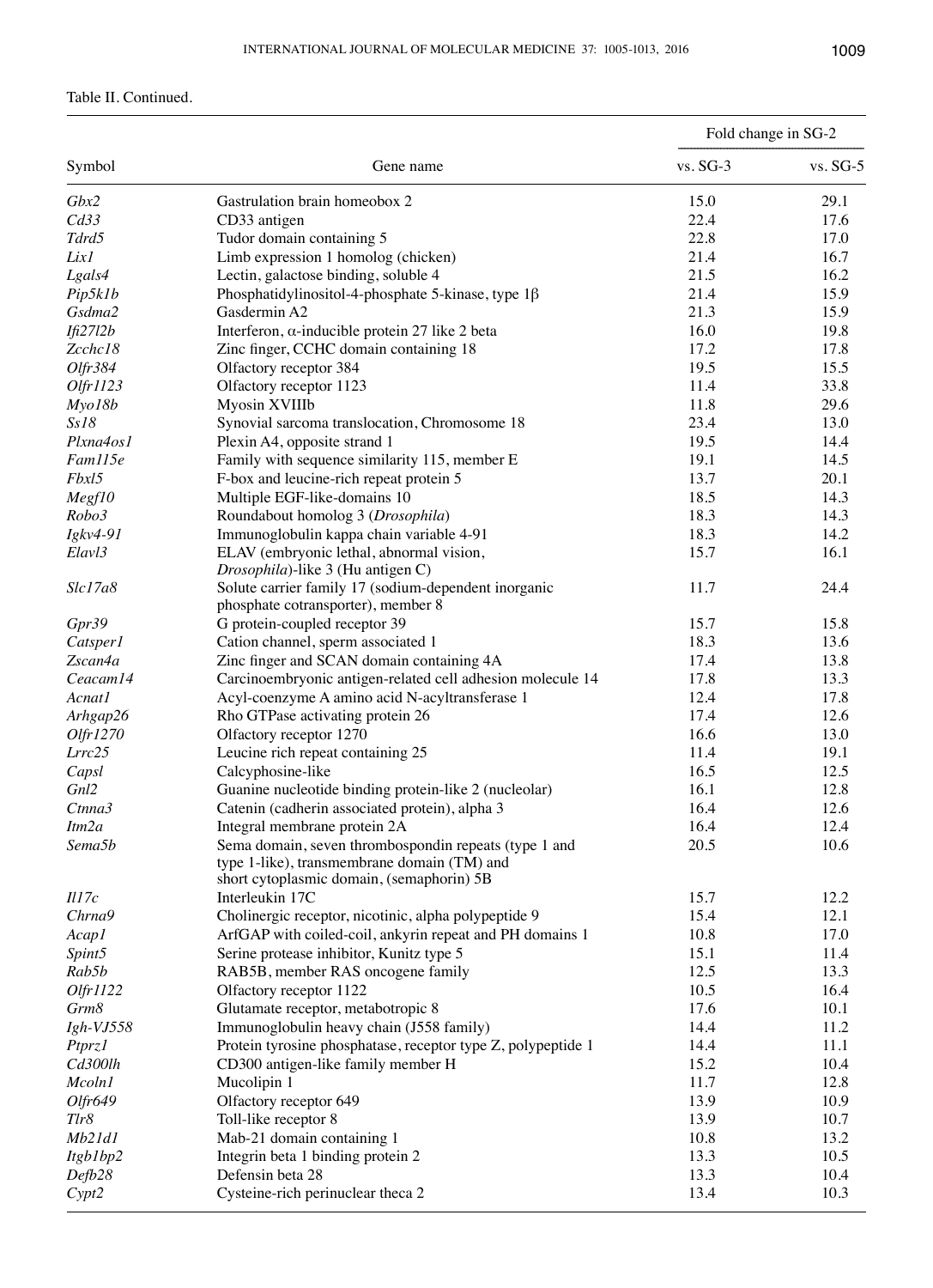

Figure 1. Vascular endothelial growth factor receptor 3 (VEGFR3) expression on the cell surface was detected in SG-2 cells. Cell surface expression of VEGFR3 was analyzed with a VEGFR3-specific antibody in SG‑2 (red), SG-3 (blue) and SG-5 (green) cells and an isotype control IgG (black) using flow cytometry.



Figure 2. Cell proliferative activity and migratory ability increases with vascular endothelial growth factor-C (VEGF-C) stimulation in FMS-like tyrosine kinase 4 (*Flt4*)-positive SG-2 cells. (A) Cell proliferation assay for SG-2, SG-3 and SG-5 cells stimulated with (VEGF-C) or without (none) 10 ng/ml VEGF-C measured as the absorbance at 450 nm (A450). (B) Transwell migration assay for SG‑2, SG‑3 and SG‑5 cells. Cell numbers were counted in 5 fields under a light microscope. In (A) and (B), data are presented as the means  $\pm$  SD.  $\degree$ p<0.05 vs. unstimulated control (none) within each cell line.

*Promotion of the migratory ability and proliferative activity of SG-2 cells by VEGF-C.* Subsequently, we examined the effects of



Figure 3. Extracellular signal-regulated kinase 1/2 (ERK1/2) phosphorylation is induced by vascular endothelial growth factor-C (VEGF-C) stimulation in FMS-like tyrosine kinase 4 (*Flt4*)-positive SG-2 cells. Phosphorylation levels were measured using western blot analysis in SG-2, SG-3 and SG-5 cells stimulated with 10 ng/ml VEGF-C.

VEGF-C, a specific ligand of VEGFR3, on the MSC lines (SG-2, SG‑3 and SG‑5). Indeed, VEGF-C significantly stimulated SG‑2 cell proliferation (Fig. 2A) and cell migration (Fig. 2B), but had no effect on the SG-3 or SG-5 cells. These results strongly suggest that VEGF-C specifically promotes the proliferative activity and migratory ability of the SG-2 cells through VEGFR3.

*Phosphorylation of ERK1/2 in SG-2 cells by stimulation with VEGF-C.* To clarify the signaling pathways activated by VEGF-C in SG-2 cells, we evaluated the phosphorylation status of molecules in the PI3K/Akt- and MAPK-mediated pathways. ERK1/2 phosphorylation was markedly upregulated in the SG-2 cells upon VEGF-C stimulation, whereas that in the SG-3 and SG-5 cells was unaffected (Fig. 3). These results suggest that VEGF-C enhances the proliferative activity and migratory ability of the MSCs through the ERK1/2 pathway in *Flt4*-positive SG-2 cells.

*Increase in the expression of lymphatic endothelial differentiation marker genes following stimulation of SG-2 cells with VEGF-C.* The VEGF-C gene encodes a ligand for VEGFR3 that is expressed mainly in lymphatic endothelia (18). Furthermore, the VEGF-C/VEGFR3 pathway was the first critical pathway described for the development of the lymphatic vascular tree (36). As the SG-2 cells respond to both TGF- $\beta$ and VEGF-C, we examined the effects of TGF-β or VEGF-C stimulation on their multi-differentiation potential. VEGF-C clearly and significantly increased the mRNA expression levels of the lymphatic endothelial cell markers, prospero homeobox 1 (*Prox1*) and lymphatic vessel endothelial hyaluronan receptor 1 (*Lyvel*) (p<0.01), in the SG-2 cells, whereas the levels were clearly and significantly decreased following stimulation of the cells with TGF- $\beta$  (p<0.05; Fig. 4A and B). We previously reported that TGF-β promotes the osteogenic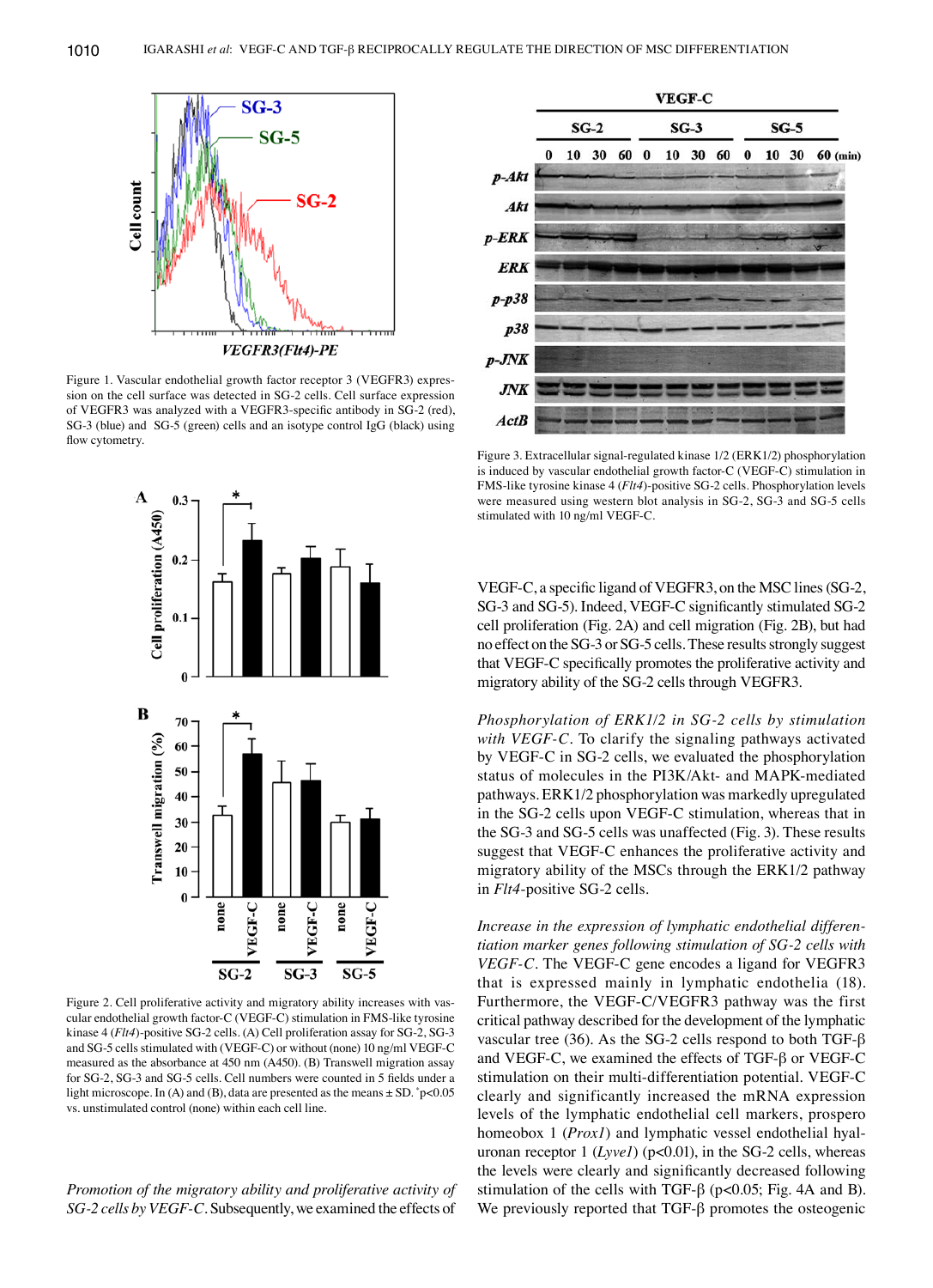

Figure 4. Vascular endothelial growth factor-C (VEGF-C) and transforming growth factor-β (TGF-β) reciprocally regulate the commitment of mesenchymal stem cells (MSCs) to differentiation into lymphatic endothelial or osteoblastic phenotypes, respectively. RT-qPCR of (A) *Prox1*, (B) *Lyve1*, (C) *Runx2*, (D) *Alpl*, (E) *Ibsp* and (F) *Bglap* in SG-2 cells stimulated with 10 ng/ml VEGF-C or 5.0 ng/ml TGF-β. Reported values are normalized to *Gapdh* expression. The results are expressed as the fold change relative to the respective control. Data are presented as the means ± SD. \* p<0.05, \*\*p<0.01.

differentiation of bone marrow-derived MSCs (10). Therefore, in this study, we further investigated the mRNA expression of osteogenic differentiation markers in the SG-2 cells following TGF-β or VEGF-C stimulation. TGF-β clearly and significantly increased the expression of the early-stage osteogenic differentiation marker genes, Runt-related transcription factor 2 (*Runx2*) and alkaline phosphatase, liver/bone/ kidney (*Alpl*) (p<0.01), in the SG-2 cells; by contrast, VEGF-C clearly and significantly decreased the expression of these early-stage osteogenic differentiation markers (p<0.05; Fig. 4C and D). Of note, TGF-β unexpectedly decreased the expression of the late-stage osteogenic differentiation markers, integrin-binding sialoprotein (*Ibsp*) and bone gamma-carboxyglutamate (Gla) protein (*Bglap*) (p<0.05; Fig. 4E and F). On the other hand, as expected, VEGF-C suppressed the expression of these late-stage differentiation markers (p<0.01; Fig. 4E and F). These results suggest that VEGF-C and TGF-β reciprocally regulate the commitment of MSCs to differentiate into lymphatic endothelial or osteoblastic phenotypes, respectively. On the other hand, both TGF-β and VEGF-C appear to suppress the final maturation of osteoblastic MSC differentiation during late-stage osteogenesis.

# **Discussion**

As demonstrated in our previous study, the TGF-β-responsive, *Flt4*-positive SG-2 MSC line retained both osteogenic and adipogenic differentiation potentials (35). Herein, we focused on SG‑2-specific membrane protein expression and identified high expression levels of VEGFR3, the *Flt4* gene product (Table II and Fig. 1). Furthermore, we found that the VEGFR3-specific ligand, VEGF-C, significantly increased the proliferative activity and migratory ability of the SG-2 cells (Fig. 2). VEGF potently promotes angiogenesis and is indispensable for vascular development (37,38), and the tyrosine kinase receptor, VEGFR2, is the primary transmitter of VEGF signals in endothelial cells (39,40). The binding of VEGF-A to VEGFR2 activates downstream signaling, including the MAPK pathways (41,42). Other VEGF family members and other signaling mediators affect and overlap with the function of VEGF-A (22,43,44). VEGFR3 is activated by the VEGF homologues, VEGF-C and VEGF-D, which, when fully proteolytically processed, also stimulate VEGFR2 and induce the formation and activation of VEGFR2-VEGFR3 heterodimers (36,45,46). Since in this study VEGF-C stimulation induced ERK1/2 phosphorylation in the SG-2 cells, the promotion of the migratory ability and proliferative activity of *Flt4*-positive MSCs appears to depend on the activation of the MAPK cascade (Fig. 3).

The VEGF-C/VEGFR3 pathway was the first critical pathway described for the development of the lymphatic vascular tree (36). It has been demonstrated that VEGFR3 expression starts during mouse embryonic day 8.5 in developing blood vessels, and VEGFR3‑deficient embryos die at midgestation from defects in the remodeling of primary vascular networks (47). In adult tissues, VEGFR3 expression occurs mainly in lymphatic endothelial cells (47-50), and VEGFR3 positive lymphatic vessels appear concurrently with blood vessels during wound healing, but regress rapidly (51). However, VEGFR3-expressing endothelial cells may also be found in the fenestrated capillaries of several adult organs, including the bone marrow, splenic and hepatic sinusoids, kidney glomeruli and endocrine glands(50). Notably, in human cancer, VEGFR3 expressing vascular endothelial cells are detected in angiogenic capillaries (52,53), and the inactivation of VEGFR3 signaling with blocking antibodies in nude mice has been shown to suppress tumor growth by inhibiting angiogenesis (54).

MSCs have been reported to home towards hypoxic microenvironments *in vivo*, and hypoxic tumor cells specifically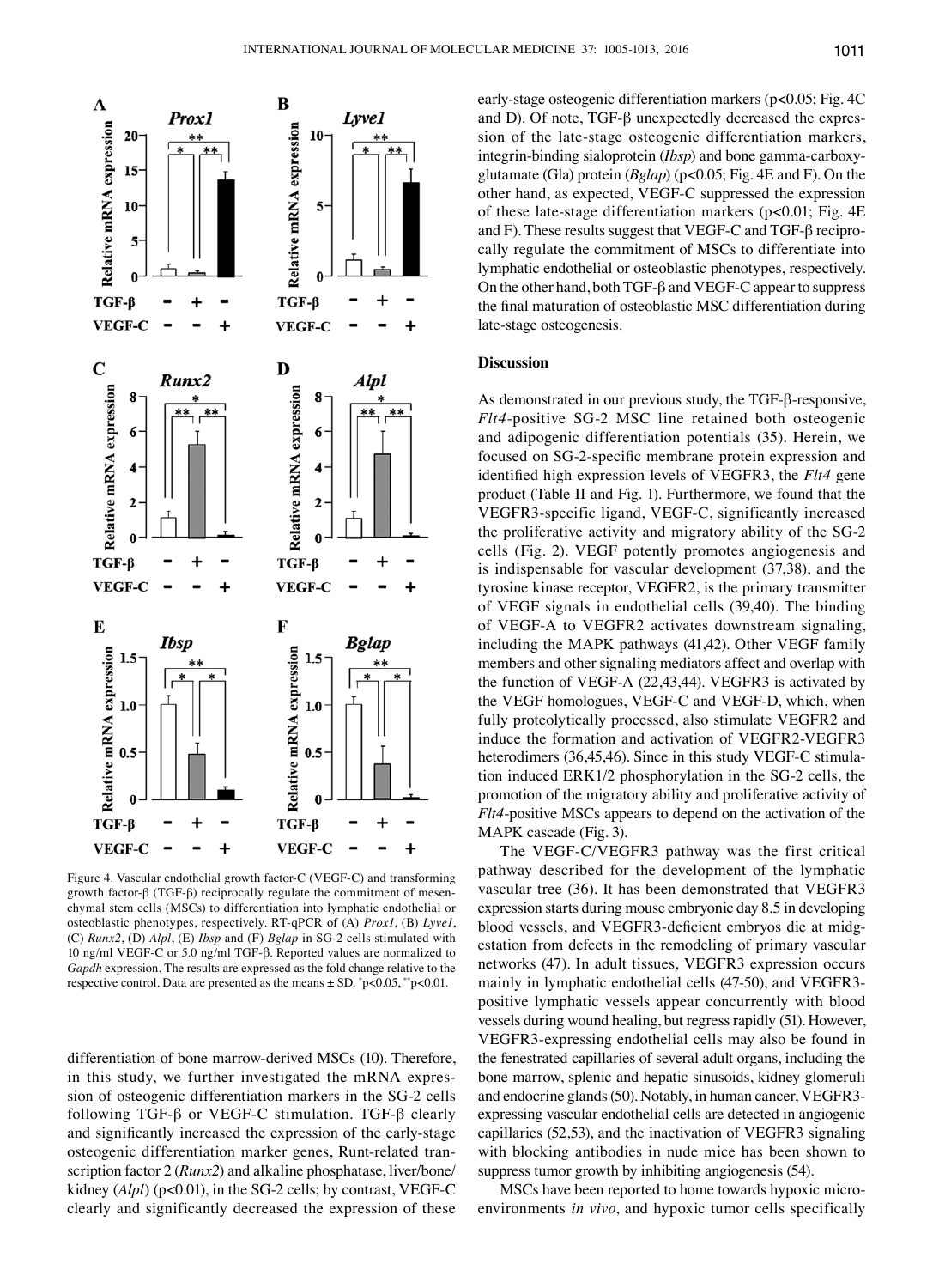recruit MSCs by activating survival pathways that facilitate tumor progression (55). Based on these findings, the results of our study suggest that *Flt4*-positive MSCs play an important role in tumor angiogenesis and lymphatic vessel formation. Previous studies have demonstrated the VEGF-mediated differentiation of lymphatic endothelial cells from bone marrow-derived MSCs (56,57).

In this study, our results indicated that stimulation with VEGF-C increased the expression of lymphatic endothelial cell marker genes in *Flt4*-positive SG-2 cells (Fig. 4A and B). More interestingly, VEGF-C suppressed the expression of osteogenic differentiation marker genes(Fig. 4C and D). On the other hand, TGF-β suppressed the lymphatic endothelial commitment of SC-2 cells (Fig. 4A and B). Thus, we concluded that VEGF-C and TGF-β reciprocally regulate MSC commitment to differentiation into lymphatic endothelial or osteoblastic phenotypes, respectively. However, TGF-β and VEGF-C both seem to suppress the maturation of osteoblastic MSC differentiation at the late stage of the osteogenic process, suggesting that additional cellular signals must be necessary for the progression of osteoblastic differentiation of some types of MSCs. In addition, VEGF-C positively regulated the migration and proliferation of the *Flt4*-positive SG-2 cells (Fig. 2). The migratory ability and the proliferative activity are necessary conditions of MSCs, suggesting the novel possibility that VEGF-C plays an important role in determining MSC characteristics.

Our findings provide new insight into the molecular mechanisms underlying the regenerative activity of MSCs. In future studies, we aim to determine whether these results are reproducible *in vivo* by transplanting GFP-expressing SG-2 cells into suitable animal experimental models to facilitate their discrimination from the surrounding donor cells.

## **Acknowledgements**

The present study was supported in part by JSPS KAKENHI grant nos. 25463053 to N.C., 25893221 and 15K20633 to S.S., 26462932 to H.K. and 26670852 to A.I.; a Grant-in-Aid for Strategic Medical Science Research Centre from the Ministry of Education, Culture, Sports, Science and Technology of Japan, 2010-2014; and a grant from the Keiryokai Research Foundation grant no. 120 to N.C. and S.S., 2013.

#### **References**

- 1. Prockop DJ: Marrow stromal cells as stem cells for nonhemato- poietic tissues. Science 276: 71-74, 1997.
- 2. Pittenger MF, Mackay AM, Beck SC, Jaiswal RK, Douglas R, Mosca JD, Moorman MA, Simonetti DW, Craig S and<br>Marshak DR: Multilineage potential of adult human mesenchymal stem cells. Science 284: 143-147, 1999.
- 3. Docheva D, Popov C, Mutschler W and Schieker M: Human mesenchymal stem cells in contact with their environment: surface characteristics and the integrin system. J Cell Mol Med 11: 21-38, 2007.
- 4. Vidane AS, Zomer HD, Oliveira BM, Guimarães CF, Fernandes CB, Perecin F, Silva LA, Miglino MA, Meirelles FV and Ambrósio CE: Reproductive stem cell differentiation: extracellular matrix, tissue microenvironment, and growth factors direct the mesenchymal stem cell lineage commitment. Reprod Sci 20: 1137-1143, 2013.
- 5. Chen BY, Wang X, Chen LW and Luo ZJ: Molecular targeting regulation of proliferation and differentiation of the bone marrowderived mesenchymal stem cells or mesenchymal stromal cells. Curr Drug Targets 13: 561-571, 2012.
- 6. Soleymaninejadian E, Pramanik K and Samadian E: Immu- nomodulatory properties of mesenchymal stem cells: cytokines and factors. Am J Reprod Immunol 67: 1-8, 2012.
- 7. Chau JF, Leong WF and Li B: Signaling pathways governing osteoblast proliferation, differentiation and function. Histol Histopathol 24: 1593-1606, 2009.
- 8. Pountos I, Georgouli T, Henshaw K, Bird H, Jones E and Giannoudis PV: The effect of bone morphogenetic protein-2, bone morphogenetic protein-7, parathyroid hormone, and platelet-derived growth factor on the proliferation and osteogenic porotic bone. J Orthop Trauma 24: 552-556, 2010.
- 9. Hughes FJ, Turner W, Belibasakis G and Martuscelli G: Effects of growth factors and cytokines on osteoblast differentiation. Periodontol 2000 41: 48-72, 2006.
- 10. Yokota J, Chosa N, Sawada S, Okubo N, Takahashi N, HasegawaT, Kondo H and Ishisaki A: PDGF-induced PI3K-mediated signaling enhances the TGF-β-induced osteogenic differen- tiation of human mesenchymal stem cells in a TGF-β-activated MEK-dependent manner. Int J Mol Med 33: 534-542, 2014.
- 11. Aomatsu E, Takahashi N, Sawada S, Okubo N, Hasegawa T, Taira M, Miura H, Ishisaki A and Chosa N: Novel SCRG1/BST1 tiation potential in mesenchymal stem cells. Sci Rep 4: 3652, 2014.
- 12. Ferrara N: Vascular endothelial growth factor: basic science and clinical progress. Endocr Rev 25: 581-611, 2004.
- 13. Ellis LM and Hicklin DJ: VEGF-targeted therapy: mechanisms of anti-tumour activity. Nat Rev Cancer 8: 579-591, 2008.
- 14. Dvorak HF: Vascular permeability factor/vascular endothelial growth factor: a critical cytokine in tumor angiogenesis and a potential target for diagnosis and therapy. J Clin Oncol 20: 4368-4380, 2002.
- 15. Orlandini M, Marconcini L, Ferruzzi R and Oliviero S: Identification of a c-fos-induced gene that is related to the platelet-derived growth factor/vascular endothelial growth factor family. Proc Natl Acad Sci USA 93: 11675-11680, 1996.
- 16. Roche PA and Cresswell P: Proteolysis of the class II-associated invariant chain generates a peptide binding site in intracellular HLA-DR molecules. Proc Natl Acad Sci USA 88: 3150-3154, 1991.
- 17. Olofsson B, Pajusola K, Kaipainen A, von Euler G, Joukov V, Saksela O, Orpana A, Pettersson RF, Alitalo K and Eriksson U: Vascular endothelial growth factor B, a novel growth factor for endothelial cells. Proc Natl Acad Sci USA 93: 2576-2581, 1996.
- 18. Joukov V, Pajusola K, Kaipainen A, Chilov D, Lahtinen I, Kukk E, Saksela O, Kalkkinen N and Alitalo K: A novel vascular endothelial growth factor, VEGF-C, is a ligand for the Flt4 (VEGFR-3) and KDR (VEGFR-2) receptor tyrosine kinases. EMBO J 15: 1751, 1996.
- 19. Soker S, Takashima S, Miao HQ, Neufeld G and Klagsbrun M: Neuropilin-1 is expressed by endothelial and tumor cells as an isoform-specific receptor for vascular endothelial growth factor. Cell 92: 735-745, 1998.
- 20. Migdal M, Huppertz B, Tessler S, Comforti A, Shibuya M, Reich R, Baumann H and Neufeld G: Neuropilin-1 is a placenta growth factor-2 receptor. J Biol Chem 273: 22272-22278, 1998.
- 21. Neufeld G, Kessler O and Herzog Y: The interaction of Neuropilin-1 and Neuropilin-2 with tyrosine-kinase receptors for VEGF. Adv Exp Med Biol 515: 81-90, 2002.
- 22. Cao Y: Positive and negative modulation of angiogenesis by VEGFR1 ligands. Sci Signal 2: re1, 2009.
- 23. Kerbel RS: Tumor angiogenesis. N Engl J Med 358: 2039-2049, 2008.
- 24. Zhang F, Tang Z, Hou X, Lennartsson J, Li Y, Koch AW, Scotney P, Lee C, Arjunan P, Dong L, *et al*: VEGF-B is dispensable for blood vessel growth but critical for their survival, and VEGF-B targeting inhibits pathological angiogenesis. Proc Natl Acad Sci USA 106: 6152-6157, 2009.
- 25. Hanrahan V, Currie MJ, Gunningham SP, Morrin HR, Scott PA, Robinson BA and Fox SB: The angiogenic switch for vascular endothelial growth factor (VEGF)-A, VEGF-B, VEGF-C, and VEGF-D in the adenoma-carcinoma sequence during colorectal cancer progression. J Pathol 200: 183-194, 2003.
- 26. Wang TB, Chen ZG, Wei XQ, Wei B and Dong WG: Serum vascular endothelial growth factor-C and lymphoangiogenesis are associated with the lymph node metastasis and prognosis of patients with colorectal cancer. ANZ J Surg 81: 694-699, 2011.
- 27. Skobe M, Hawighorst T, Jackson DG, Prevo R, Janes L, Velasco P, Riccardi L, Alitalo K, Claffey K and Detmar M: Induction of tumor lymphangiogenesis by VEGF-C promotes breast cancer metastasis. Nat Med 7: 192-198, 2001.